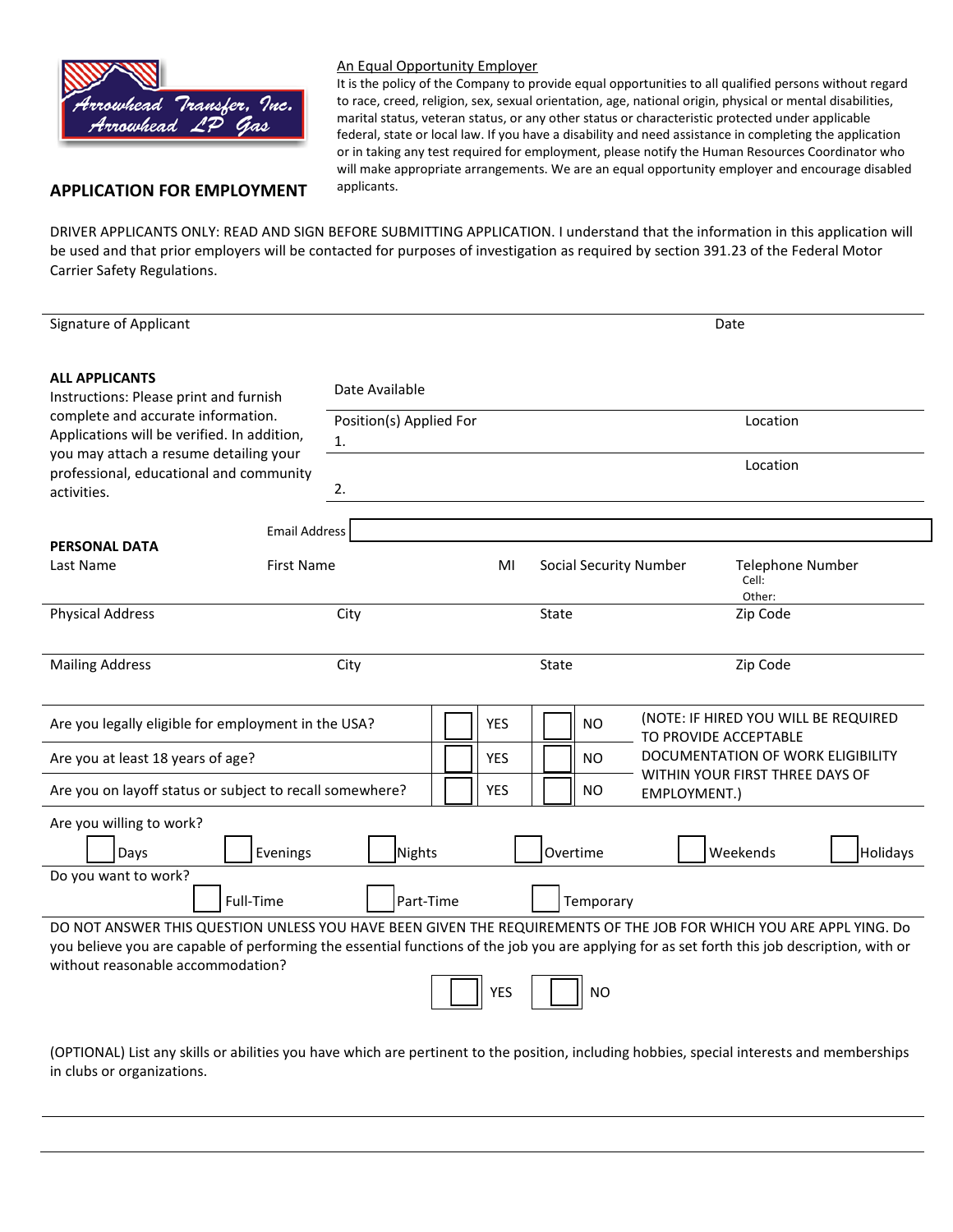**Personal References** (List at least 3 persons to whom you are not related and by whom you have not been employed. These people should have known you for several years.)

| Name | Address |  | <sup>r</sup> elephone i<br>Ħ | Occupation |
|------|---------|--|------------------------------|------------|
|      |         |  |                              |            |

| Education - Check highest grade completed                                                                                                                                                                                                                                                  |                     |          |   |                |                    |               |               |                |    |         |
|--------------------------------------------------------------------------------------------------------------------------------------------------------------------------------------------------------------------------------------------------------------------------------------------|---------------------|----------|---|----------------|--------------------|---------------|---------------|----------------|----|---------|
| High School                                                                                                                                                                                                                                                                                | Technical           |          |   | College        |                    |               |               | Graduate       |    |         |
| 11<br>GED<br>9<br>10<br>12                                                                                                                                                                                                                                                                 | $\overline{2}$<br>1 | 3        | 4 | $\mathbf{1}$   | 3<br>2             | 4             | 1             | $\overline{2}$ | 3  | 4       |
|                                                                                                                                                                                                                                                                                            |                     |          |   |                |                    |               |               |                |    |         |
| Name                                                                                                                                                                                                                                                                                       |                     | Location |   |                |                    | Course-Degree |               |                |    | G.P. A. |
| High School or G.E.D.                                                                                                                                                                                                                                                                      |                     |          |   |                |                    |               |               |                |    |         |
| College                                                                                                                                                                                                                                                                                    |                     |          |   |                |                    |               |               |                |    |         |
| Graduate School                                                                                                                                                                                                                                                                            |                     |          |   |                |                    |               |               |                |    |         |
| Technical / Other                                                                                                                                                                                                                                                                          |                     |          |   |                |                    |               |               |                |    |         |
| Employment<br>The U.S. Department of Transportation requires that driver applicants, for DOT-governed positions, show all employment for the past<br>three years, and commercial driver employment for the seven years immediately preceding this three-year period. §391.21 (b)(10), (11) |                     |          |   |                |                    |               |               |                |    |         |
| Start with LAST OR CURRENT position including military and volunteer experience and work back. (Attach a separate sheet of paper if necessary.)<br><b>Current Employer:</b>                                                                                                                |                     |          |   |                | Supervisor's Name: |               |               |                |    |         |
| Address:                                                                                                                                                                                                                                                                                   |                     |          |   |                |                    |               | Phone:        |                |    |         |
|                                                                                                                                                                                                                                                                                            |                     |          |   | From           |                    |               | To            |                |    |         |
| Position Held:                                                                                                                                                                                                                                                                             |                     |          |   | MO/YR:         |                    |               | MO/ YR:       |                |    |         |
| Reason for leaving:                                                                                                                                                                                                                                                                        |                     |          |   |                |                    |               |               | Salary:        |    |         |
| <b>Previous Employer:</b>                                                                                                                                                                                                                                                                  |                     |          |   |                | Supervisor's Name: |               |               |                |    |         |
| Address:                                                                                                                                                                                                                                                                                   |                     |          |   |                |                    |               | Phone:        |                |    |         |
| Position Held:                                                                                                                                                                                                                                                                             |                     |          |   | From<br>MO/YR: |                    |               | To<br>MO/ YR: |                |    |         |
| Reason for leaving:                                                                                                                                                                                                                                                                        |                     |          |   |                |                    |               |               | Salary:        |    |         |
| <b>Previous Employer:</b>                                                                                                                                                                                                                                                                  |                     |          |   |                | Supervisor's Name: |               |               |                |    |         |
| Address:                                                                                                                                                                                                                                                                                   |                     |          |   |                |                    |               | Phone:        |                |    |         |
| Position Held:                                                                                                                                                                                                                                                                             |                     |          |   | From<br>MO/YR: |                    |               | To<br>MO/ YR: |                |    |         |
| Reason for leaving:                                                                                                                                                                                                                                                                        |                     |          |   |                |                    |               |               | Salary:        |    |         |
| <b>Previous Employer:</b>                                                                                                                                                                                                                                                                  |                     |          |   |                | Supervisor's Name: |               |               |                |    |         |
| Address:                                                                                                                                                                                                                                                                                   |                     |          |   |                |                    |               | Phone:        |                |    |         |
| Position Held:                                                                                                                                                                                                                                                                             |                     |          |   | From<br>MO/YR: |                    |               | To<br>MO/ YR: |                |    |         |
| Reason for leaving:                                                                                                                                                                                                                                                                        |                     |          |   |                |                    |               |               | Salary:        |    |         |
| May we contact your present employer?                                                                                                                                                                                                                                                      |                     |          |   |                |                    | Yes           |               |                | No |         |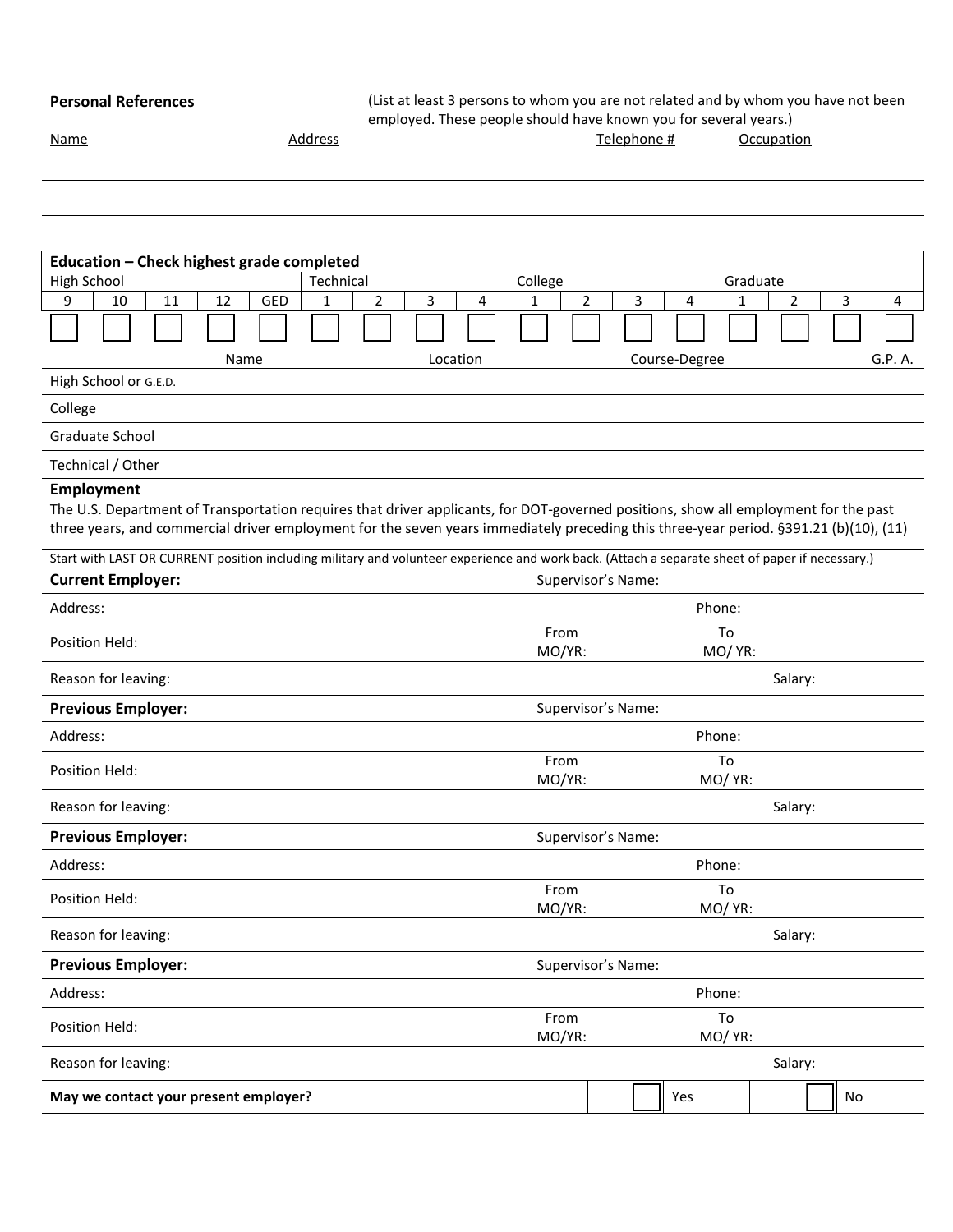|                         |        | Please explain any gaps in your employment history |       |       |           |
|-------------------------|--------|----------------------------------------------------|-------|-------|-----------|
| From                    | To     |                                                    | From  | To    |           |
| MO/YR                   | MO/ YR | Reason                                             | MO/YR | MO/YR | Reason    |
|                         |        |                                                    |       |       |           |
|                         |        |                                                    |       |       |           |
| <b>Military Service</b> |        | Have you ever served in the U.S. Armed Forces:     |       |       | Yes<br>No |

| <b>IVILIILAI V JUI VILL</b> | $\frac{1}{2}$      | ر ب<br>טייון<br>Ш      |
|-----------------------------|--------------------|------------------------|
| <b>Branch of Service:</b>   | Date Served From:  | To:                    |
|                             | MO/YR              | MO/YR                  |
| Rank at Entry:              | Rank at Discharge: | List Special Training: |

### **Clerical Experience**

## **List courses and training in office work:**

| <b>Indicate Training and Experience</b>                                                                                                                                                                                                                 |                        |           | <b>Years of</b>   |                                         |  |              |    |
|---------------------------------------------------------------------------------------------------------------------------------------------------------------------------------------------------------------------------------------------------------|------------------------|-----------|-------------------|-----------------------------------------|--|--------------|----|
| in Following                                                                                                                                                                                                                                            | <b>Formal Training</b> |           | <b>Experience</b> | Indicate Equipment Type, Software, Etc. |  |              |    |
| Keyboarding / Typing                                                                                                                                                                                                                                    | Yes                    | <b>No</b> |                   |                                         |  |              |    |
| Cashier / Cash Register                                                                                                                                                                                                                                 | Yes                    | No        |                   |                                         |  |              |    |
| 10-Key Calculator                                                                                                                                                                                                                                       | Yes                    | No        |                   |                                         |  |              |    |
| Computers / Software                                                                                                                                                                                                                                    | Yes                    | <b>No</b> |                   |                                         |  |              |    |
| Accounts Receivable / Collections                                                                                                                                                                                                                       | Yes                    | <b>No</b> |                   |                                         |  |              |    |
| Social Media / Website<br>Development                                                                                                                                                                                                                   | Yes                    | No        |                   |                                         |  |              |    |
| <b>Billing</b>                                                                                                                                                                                                                                          | Yes                    | No        |                   |                                         |  |              |    |
| Filing                                                                                                                                                                                                                                                  | Yes                    | No        |                   |                                         |  |              |    |
| Interline / Transportation Payables                                                                                                                                                                                                                     | Yes                    | No        |                   |                                         |  |              |    |
| General                                                                                                                                                                                                                                                 |                        |           |                   |                                         |  |              |    |
| Have you ever been bonded?                                                                                                                                                                                                                              | Yes                    | <b>No</b> |                   | Name of Bonding Company:                |  |              |    |
| Have you ever been convicted of a felony or released from incarceration within the last 7 years?<br>(If yes, please explain on a separate sheet of paper. A criminal conviction will not necessarily preclude you from<br>employment with the Company.) |                        |           |                   |                                         |  | Yes          | No |
| Have you ever worked for this company before?                                                                                                                                                                                                           |                        |           |                   |                                         |  | Yes          | No |
| If yes, what position?                                                                                                                                                                                                                                  |                        |           |                   | From:<br>MO/YR                          |  | To:<br>MO/YR |    |
| Reason for leaving?                                                                                                                                                                                                                                     |                        |           |                   |                                         |  |              |    |

Names of any relatives employed by this company:

This company complies with all state laws governing the employment of relatives. Normally, employment of a relative will not preclude your employment. This information may assist us in avoiding conflicts of interest and making appropriate job placement.